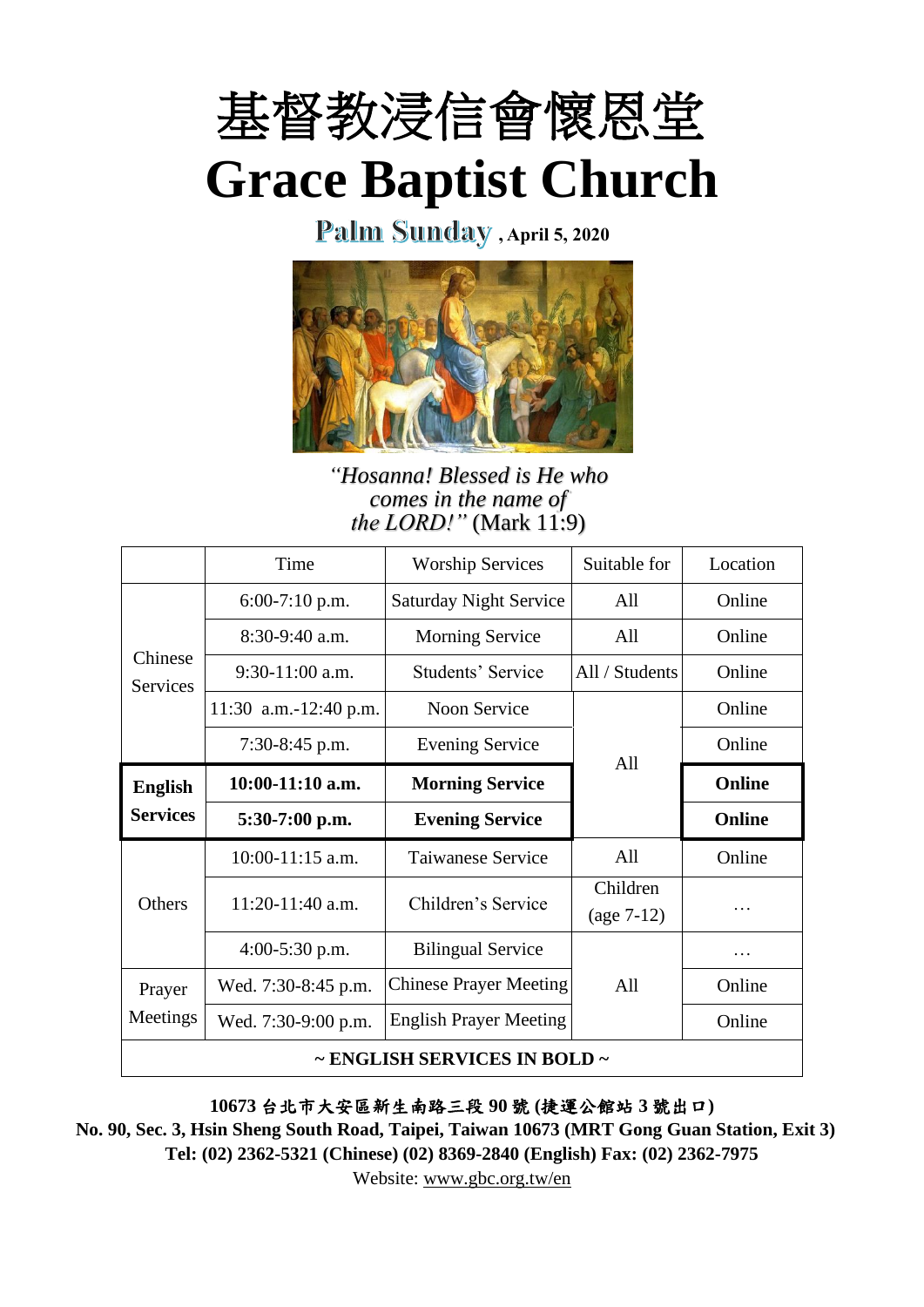|                          | <b>Welcome to Grace Baptist Church English Congregation.</b><br>Thank you for choosing to worship with us and celebrate the glory of our Lord. |                             |
|--------------------------|------------------------------------------------------------------------------------------------------------------------------------------------|-----------------------------|
|                          | Morning Worship Service – 10:00 a.m.                                                                                                           |                             |
|                          | Sunday, April 5, 2020 (Online)                                                                                                                 |                             |
| Prelude                  |                                                                                                                                                | Vicky Lin                   |
| Greeting/Prayer          |                                                                                                                                                | Cherrie Lim                 |
| Worship through Music    | "Hallelujah to the Lamb"<br>"Worthy Is the Lamb"                                                                                               |                             |
| <b>Pastoral Prayer</b>   |                                                                                                                                                | <b>Pastor Nick Brideson</b> |
| Worship through Music    | "Endless Hallelujah"                                                                                                                           | Cherrie Lim                 |
|                          | "There Is a Higher Throne"                                                                                                                     |                             |
| <b>Offertory Prayer</b>  |                                                                                                                                                | <b>Pastor Nick Brideson</b> |
| Tithes and Offerings     |                                                                                                                                                |                             |
| Doxology                 |                                                                                                                                                |                             |
| <b>Missions Offering</b> |                                                                                                                                                |                             |
| Pray for Our Church      |                                                                                                                                                |                             |
| <b>Scripture Reading</b> | Revelation 21:1-8                                                                                                                              |                             |
| Message                  | <b>Eternal Life</b>                                                                                                                            |                             |
| <b>Response Song</b>     | "How Great Is Our God"                                                                                                                         |                             |
| <b>Benediction</b>       |                                                                                                                                                |                             |
| Welcome                  |                                                                                                                                                |                             |
| Closing Song             | "As the Lord Is with Us"                                                                                                                       | Cherrie Lim                 |
| Postlude                 |                                                                                                                                                | Vicky Lin                   |
|                          | Learn                                                                                                                                          |                             |
|                          |                                                                                                                                                |                             |
|                          | Evening Worship Service - 5:30 p.m.                                                                                                            |                             |
|                          | Sunday, April 5, 2020                                                                                                                          |                             |
|                          |                                                                                                                                                |                             |
|                          | In accordance to CECC's recommendations for                                                                                                    |                             |
|                          | preventing the spread of infectious disease,                                                                                                   |                             |
|                          | we will only live-stream the morning worship                                                                                                   |                             |
|                          | service. For those who regularly worship with us at                                                                                            |                             |
|                          | 5:30 p.m., we invite you to use the recorded live-                                                                                             |                             |
|                          | stream of the 10 a.m. service to worship with us                                                                                               |                             |
|                          | online. For a link to the stream, please visit:                                                                                                |                             |
|                          | https://www.gbc.org.tw/en/index.php/livestream/                                                                                                |                             |

#### **Our Vision Is to Spread the Gospel**

To achieve this, we aim: 1.To become a house of prayer 2.Through prayer, to build the body of Christ 3.From the body, to do the work of mission in Taipei, Taiwan, and neighboring countries "*but you will receive power when the Holy Spirit has come upon you; and you shall be My witnesses both in Jerusalem, and in all Judea and Samaria, and even to the remotest part of the earth*." - Acts 1:8 (NASB)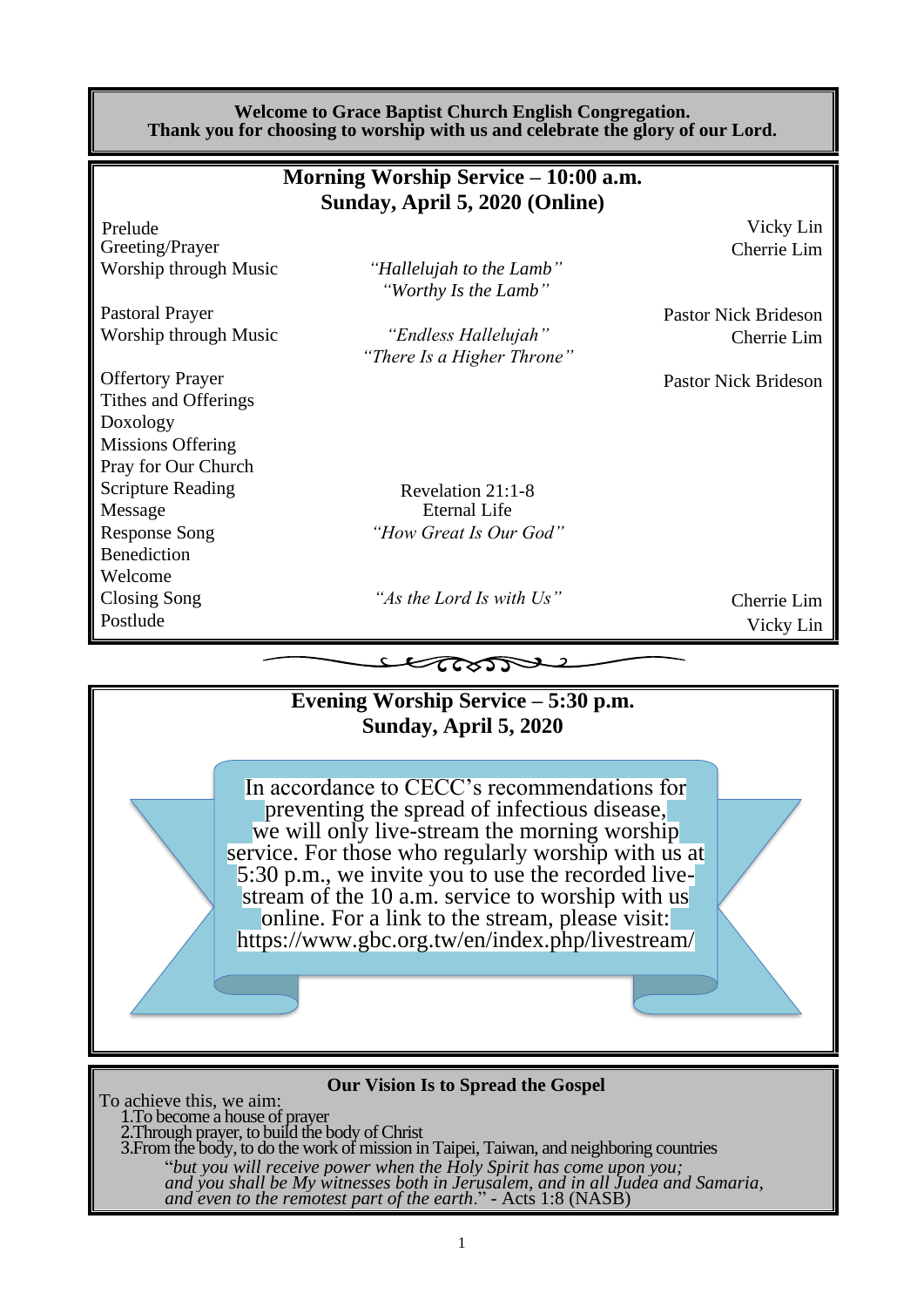#### **Sermon Topic: Eternal Life Scripture: Revelation 21:1-8**

#### **Speaker: Pastor Nick Brideson April 5, 2020**

#### **Scripture: Revelation 21:1-8 (NASB)**

<sup>1</sup> Then I saw a new heaven and a new earth; for the first heaven and the first earth passed away, and there is no longer any sea.  $2$  And I saw the holy city, new Jerusalem, coming down out of heaven from God, made ready as a bride adorned for her husband. <sup>3</sup> And I heard a loud voice from the throne, saying, "Behold, the tabernacle of God is among men, and He will dwell among them, and they shall be His people, and God Himself will be among them, <sup>4</sup> and He will wipe away every tear from their eyes; and there will no longer be any death; there will no longer be any mourning, or crying, or pain; the first things have passed away."

<sup>5</sup> And He who sits on the throne said, "Behold, I am making all things new." And He said, "Write, for these words are faithful and true." <sup>6</sup> Then He said to me, "It is done. I am the Alpha and the Omega, the beginning and the end. I will give to the one who thirsts from the spring of the water of life without cost.<sup>7</sup> He who overcomes will inherit these things, and I will be his God and he will be My son. <sup>8</sup> But for the cowardly and unbelieving and abominable and murderers and immoral persons and sorcerers and idolaters and all liars, their part will be in the lake that burns with fire and brimstone, which is the second death."

**Notes:**

 $\overline{\phantom{a}}$ 



#### **Sermon Next Sunday,** *April 12***:**

| <b>Speaker</b>                                                            | <b>Topic</b>                  | <b>Bible Text</b> |  |  |  |
|---------------------------------------------------------------------------|-------------------------------|-------------------|--|--|--|
| <b>Pastor Nick Brideson</b>                                               | The Truth of the Resurrection | 1 Corinthians 15  |  |  |  |
| Study the Bible text ahead and you will get more from the sermon. You are |                               |                   |  |  |  |
| welcome to join one of the Sunday classes listed on page 5.               |                               |                   |  |  |  |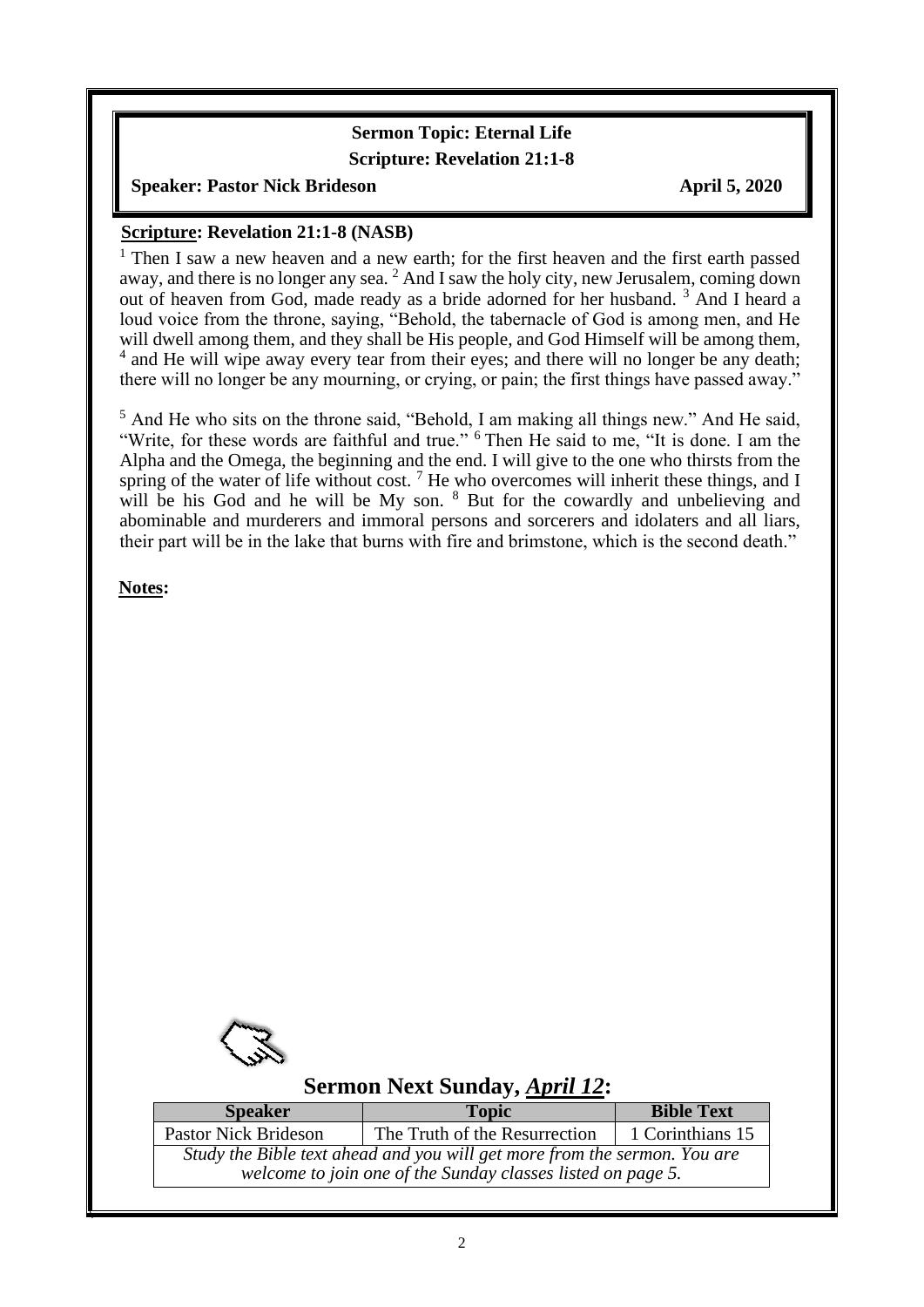#### **Passion Week Wednesday Night Prayer Meeting**

*"My house shall be called a house of prayer" (Matthew 21:13)* Let us be a church of prayer. Come and pray with brothers and sisters in Christ 7:30 - 9:00 p.m. every Wednesday. Although we usually meet in Room 301, **from March 26 to April 9, we will be meeting online via Zoom**. If you would like information on the Zoom meeting or if you have a prayer request, please contact Minister Priscilla Liao at [priscilla@gbc.org.tw.](mailto:priscilla@gbc.org.tw) Prayer Focus for this coming Wednesday:





#### **Good Friday Service (via Internet)**

2020 Easter Good Friday service is available online. Please join us to worship our suffering King and give thanks His amazing sacrificial love for us. GBC will have 7 pastoral staff to interpret for Jesus' 7 last sayings while he was hanging on the cross, using 4 languages (Mandarin, English, Cantonese, and Taiwanese).

**Time/Date:** 11:00 a.m. on Friday, April 10

**Online link:** <https://www.gbc.org.tw/en/index.php/livestream/> (go to gbc website and click on "Live Worship" button)

#### **2020 Taitung VBS Mission Trip – Members Needed**

**When:** Aug. 18 - 22, 2020

**What:** VBS for Taitung children from Grades 1-6

**Training Sessions:** 4/19 (1:30 – 4:00 p.m.) and 5/10, 6/14, 7/12, 8/2, 8/16 (2:00 – 4:00 p.m.) **NOTE that the Application Deadline has been changed:** *Thursday, April 9, 2020* We are looking for applicants who are willing to share God's love to children. Team members

will have to attend 6 training sessions to prepare. Those called by God to serve, please contact SueJenny by email: suejenny@gbc.org.tw.

## **2020 Vacation Bible School - Volunteers Needed** *"CONCRETE & CRANES - Building on the Love of Jesus"*

**VBS camp:** July 20-24, 2020 **For children aged:** Kindergarten to 6<sup>th</sup> Grade (birthday before 2015/8/31) **Morning Session ONLY:** 9:00 a.m. to 12:00 p.m. **Family Day:** July 25<sup>th</sup> (Family Day is from 9:00 to 10:30 a.m. followed by Tea Time starting at 10:30 a.m.)



#### *Volunteers Needed:*

Due to the COVID-19 situation, our first planning/training meeting will be **April 26**. Other meetings are: May 24 / June 28 / July 5 / July 19. Those interested in registering as co-workers, please join our training and sign up at the meetings at 1:15 p.m. in Coleman Hall. For more information, please contact VBS director Nadia Chen at [vbs2020@gbc.org.tw,](mailto:vbs2020@gbc.org.tw) or Minister Yalin Tseng at [yalintseng@gbc.org.tw.](mailto:yalintseng@gbc.org.tw)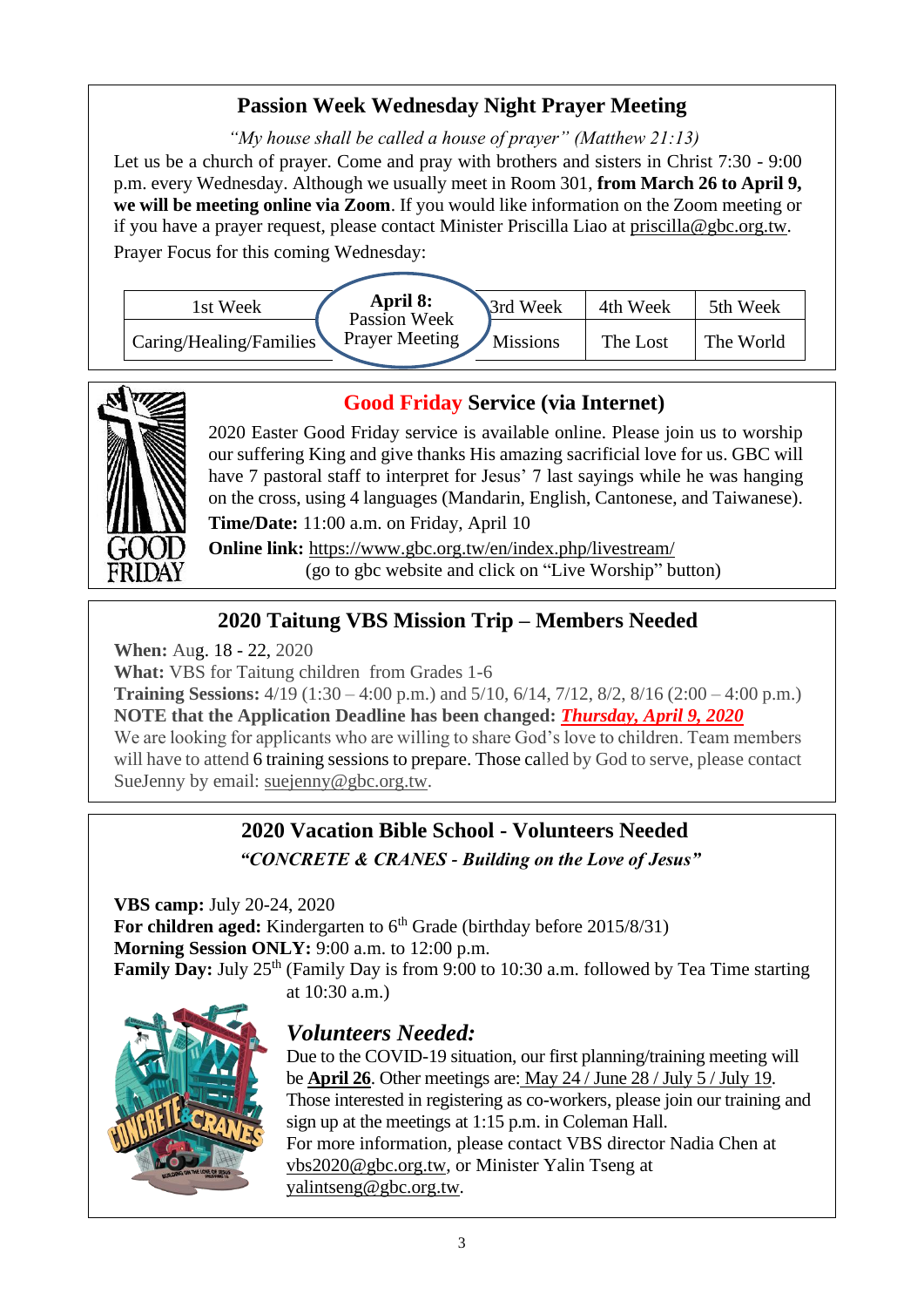## **ONLINE Worship at GBC website**

- $\triangleright$  Prepare your heart for worship
- ➢ Prepare your Bible, pen and notebook, offering envelopes
- $\triangleright$  Go to GBC website at [www.gbc.org.tw/](http://www.gbc.org.tw/)en, and click on "Live Worship"
- ➢ Other suggestions:
	- Your place of worship should be quiet.
	- Download the bulletin (click on "Today's Bulletin").
	- Prepare your own offering envelopes to bring in GBC later.
		- If you want a tax receipt, write the following information:
			- 1. English Congregation
			- 2. Date of worship
			- 3. Offering amount
		- 4. Your name & address (to send the tax receipt)

Email our secretary SueJenny Hsu if you have any questions: suejenny@gbc.org.tw

## **COVID-19 PRECAUTIONS**





**Due to the COVID-19 situation, from March 26 to April 23, all church meetings and activities in GBC will be cancelled or held online. The measures that the church will apply after April 23 will be announced at a future date. If you have questions, please contact the staff.** 

**From March 21, the government asks ALL people to NOT travel overseas and requires that ALL people who arrived in Taiwan from overseas MUST self-quarantine for 14 days. During your quarantine, GBC welcomes you to join our worship via internet. Please check the information above for worship online.**



THE EARTH IS FILLED WITH HIS GLORY ISAIAH 613

**Due to COVID-19, the following events are cancelled:**

- Easter Sunday events (Easter Sunrise Service, Easter Presentations, Easter potlucks)
- Baptism in April
- Child Dedication on Mothers' Day

★ Please be aware of Taiwan's new visa regulations. [\(https://www.mofa.gov.tw/en\)](https://www.mofa.gov.tw/en/)

**Check GBC website for updates at [www.gbc.org.tw/en](http://www.gbc.org.tw/en)**

# **Tax Receipts and Making Offerings**

GBC church office will send out annual offering/donation receipts for 2019 from **April 1 to April 20**. If you don't receive your receipt in the mail by then or have questions, please contact SueJenny at: [suejenny@gbc.org.tw.](mailto:suejenny@gbc.org.tw) If you want the receipt, please write your name and other contact information CLEARLY on the envelope so you will get the receipt on time.

If you don't need a receipt, please put your offering in the offering bag directly without having to put it in an offering envelope.

## **Making Offerings during COVID-19**

Please be aware of the different ways to make offerings. Information on ways you can make offerings is available on the GBC websites:

- In Chinese: www.gbc.org.tw/index.php/donation
- In English: [www.gbc.org.tw/en/index.php/offering](http://www.gbc.org.tw/en/index.php/offering/)

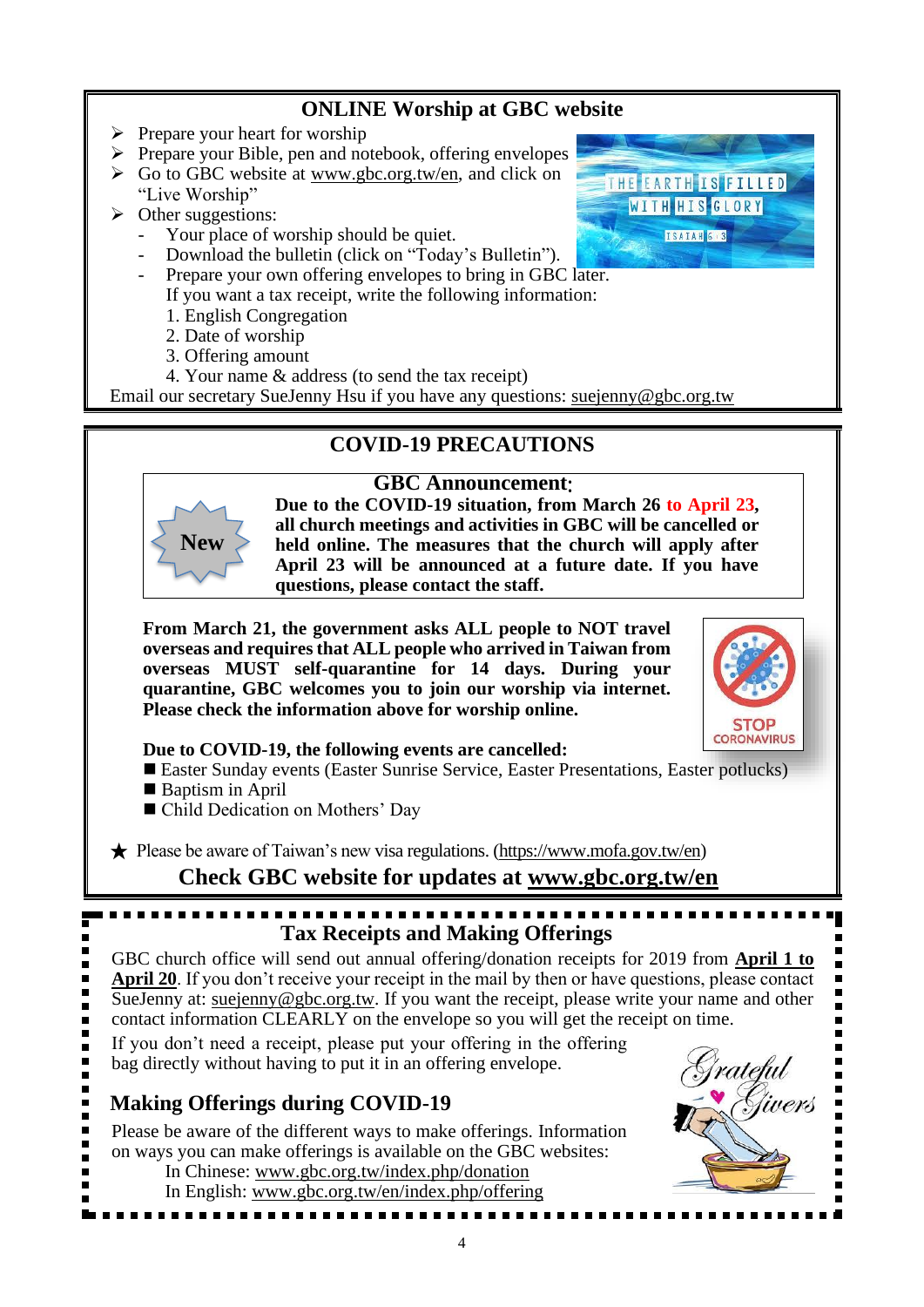| Sunday School Information<br>YOU ARE ENCOURAGED TO JOIN A CLASS ONLINE |              |                                                                                                                                            |  |  |
|------------------------------------------------------------------------|--------------|--------------------------------------------------------------------------------------------------------------------------------------------|--|--|
| <b>Class</b>                                                           | <b>Time</b>  | Online classes available.<br>Contact the leader below by email for<br>online meeting details.                                              |  |  |
| <b>Beginning Christian Life</b>                                        |              |                                                                                                                                            |  |  |
| Alpha - new and non-Christians                                         | 11:45 a.m.   | Cancelled TODAY                                                                                                                            |  |  |
| Christianity 101 - required for<br>baptism                             |              | 11:30 a.m. Yuri Shih at: yuchen phone@hotmail.com                                                                                          |  |  |
| <b>Maturing Christians</b>                                             |              |                                                                                                                                            |  |  |
|                                                                        | $9:00$ a.m.  | Chien Ferng at: cferng@gmail.com                                                                                                           |  |  |
| <b>Bible Studies for Life</b>                                          | $11:30$ a.m. | 3 classes:<br>- Chien Ferng at: cferng@gmail.com<br>- Kevin Hartman at: ceciliankevin@gmail.com<br>- Roy Treurnicht at: roytreur@gmail.com |  |  |
|                                                                        | $2:00$ p.m.  | Foua Xiong at: foua 201@gmail.com                                                                                                          |  |  |
|                                                                        | 4:00 p.m.    | Joel Morey at: joel.morey@yahoo.com                                                                                                        |  |  |

Due to the COVID-19 situation some of the small group meetings are held online and some are cancelled. Please contact the leaders by email if you are interested in joining.

|                          |                                                                                                                                                                                                                                         | <b>Small Groups</b>                                      |                            |
|--------------------------|-----------------------------------------------------------------------------------------------------------------------------------------------------------------------------------------------------------------------------------------|----------------------------------------------------------|----------------------------|
| <b>Type of Group!</b>    | <b>Name</b>                                                                                                                                                                                                                             | Day/Time                                                 | <b>Contact Emails</b>      |
| <b>Students</b>          | <b>International Students Group</b>                                                                                                                                                                                                     | Friday<br>$7:30 - 9:00$ pm                               | cesaledro57@gmail.com      |
| Couples/                 | Couples Group                                                                                                                                                                                                                           | Sunday<br>$11:30$ am $- 1:00$ pm                         | alan.triciac@gmail.com     |
| Parenting                | <b>Parenting Group</b>                                                                                                                                                                                                                  | $2nd$ & 4 <sup>th</sup> Sunday<br>$11:30$ am $-12:30$ pm | rod_syverson@hotmail.com   |
| Women                    | Women's Breakfast Group                                                                                                                                                                                                                 | $2nd Saturday$<br>8:30 – 10:30 am                        | foua201@gmail.com          |
| Language/<br>Nationality | <b>Indonesian Community Group</b>                                                                                                                                                                                                       | Sunday<br>11:30 am $- 12:45$ pm                          | sagitamaria@gmail.com      |
|                          | Salt & Light                                                                                                                                                                                                                            | Sunday<br>$1:30 - 3:00$ pm                               | paulhan2908@gmail.com      |
|                          | <b>Bilingual Interpretation Group</b>                                                                                                                                                                                                   | Sunday<br>$2:00 - 4:00$ pm                               | cfindler@yahoo.com         |
| General                  | Crown of Beauty                                                                                                                                                                                                                         | Saturday<br>$2:00 - 4:00$ pm                             | clemence $4261@$ gmail.com |
|                          | <b>Thursday Night Bible</b><br>Study Group                                                                                                                                                                                              | Thursday<br>$7:30 - 9:00$ pm                             | rod_syverson@hotmail.com   |
|                          | NanGang Group                                                                                                                                                                                                                           | Friday<br>$7:00 - 9:30$ pm                               | sagitamaria@gmail.com      |
|                          | YungHe Bible Study Group                                                                                                                                                                                                                | Friday<br>$7:00-8:30$ pm                                 | yedukondaluster@gmail.com  |
|                          | HsinChu Bible Study Group                                                                                                                                                                                                               | Friday<br>$7:30 - 8:45$ pm                               | rmanlim@yahoo.com          |
| Ministry                 | <b>Hospital Visitation Group</b>                                                                                                                                                                                                        | Thursday<br>$1:30 - 2:30$ pm                             | lou.amanda@gmail.com       |
| Evangelism               | Personal Evangelism Group                                                                                                                                                                                                               | Thursday<br>$7:00 - 8:30$ p.m.                           | roytreur@gmail.com         |
|                          | YOU ARE ENCOURAGED TO JOIN A SMALL GROUP<br>If you need more information about a small group, please send your questions directly to the<br>email address provided above. If you are interested in starting a new group, please contact | Minister Priscilla Liao at priscilla@gbc.org.tw.         |                            |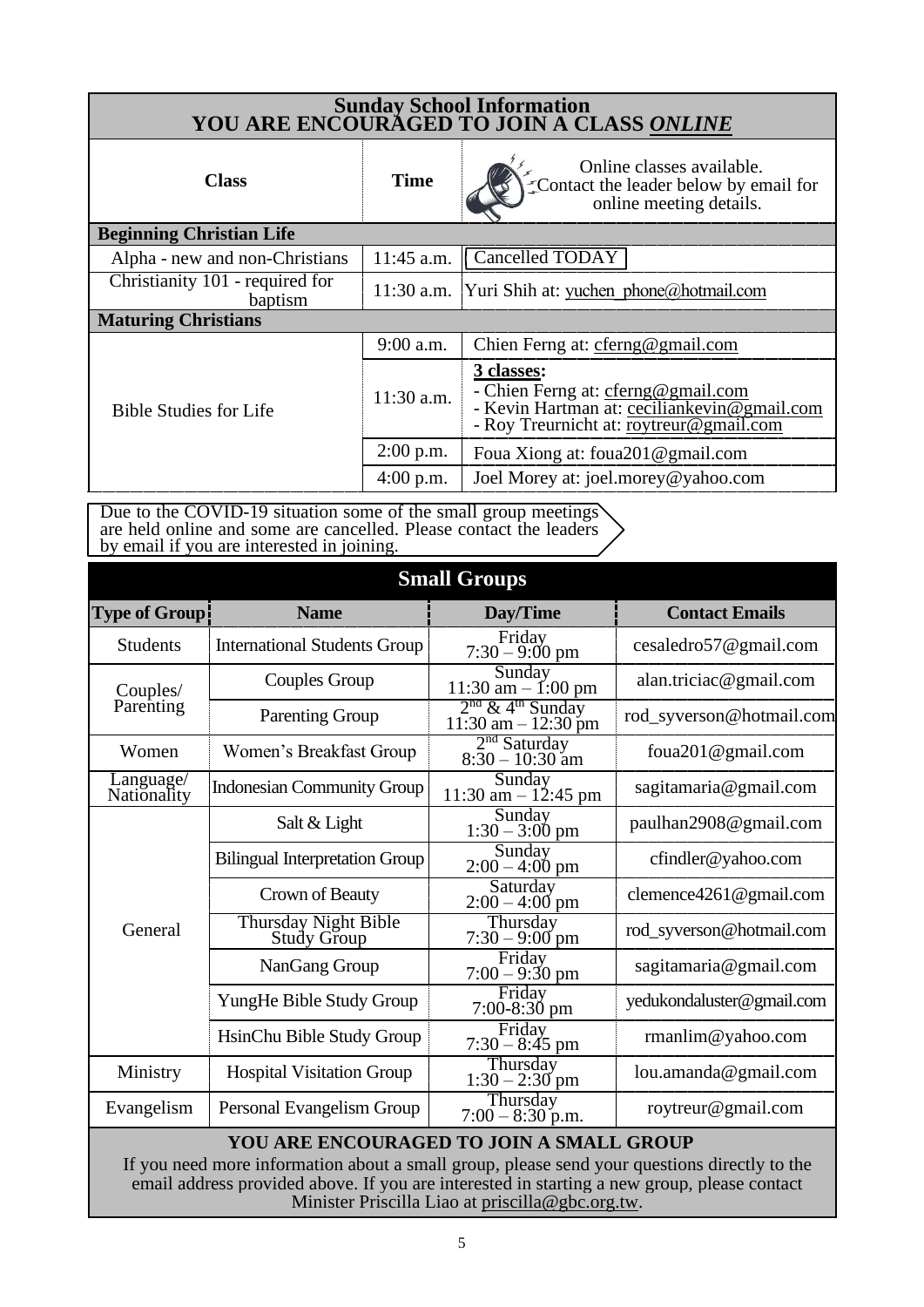|                                                                                                                                                                                                                                                                                                                                                                                                                                                                                                                                                                                                                                                                                                                                                                                                                                                                                                  |                                                                           |               |                                                                                                                                                                                                                                                                                                                                                                                                                                                                                                         | <b>English Pastor: Nick Brideson</b>           |                                                                                                                                                                                                                                                                                                                                                                                                     |                                                                                                                                                                                                                                                                      |
|--------------------------------------------------------------------------------------------------------------------------------------------------------------------------------------------------------------------------------------------------------------------------------------------------------------------------------------------------------------------------------------------------------------------------------------------------------------------------------------------------------------------------------------------------------------------------------------------------------------------------------------------------------------------------------------------------------------------------------------------------------------------------------------------------------------------------------------------------------------------------------------------------|---------------------------------------------------------------------------|---------------|---------------------------------------------------------------------------------------------------------------------------------------------------------------------------------------------------------------------------------------------------------------------------------------------------------------------------------------------------------------------------------------------------------------------------------------------------------------------------------------------------------|------------------------------------------------|-----------------------------------------------------------------------------------------------------------------------------------------------------------------------------------------------------------------------------------------------------------------------------------------------------------------------------------------------------------------------------------------------------|----------------------------------------------------------------------------------------------------------------------------------------------------------------------------------------------------------------------------------------------------------------------|
| <b>Pastor Nick Brideson</b>                                                                                                                                                                                                                                                                                                                                                                                                                                                                                                                                                                                                                                                                                                                                                                                                                                                                      |                                                                           |               | Minister Priscilla Liao                                                                                                                                                                                                                                                                                                                                                                                                                                                                                 |                                                | Minister Kevin Wang                                                                                                                                                                                                                                                                                                                                                                                 |                                                                                                                                                                                                                                                                      |
| <b>Adult Education</b><br>/Mission                                                                                                                                                                                                                                                                                                                                                                                                                                                                                                                                                                                                                                                                                                                                                                                                                                                               | AM Worship                                                                |               |                                                                                                                                                                                                                                                                                                                                                                                                                                                                                                         | Children's                                     | PM Worship                                                                                                                                                                                                                                                                                                                                                                                          | Youth/Fellowship                                                                                                                                                                                                                                                     |
| <b>Adult Education</b><br><b>Morning Music</b><br><b>Nick Brideson</b><br>Cherrie Gow Lim<br>nick@gbc.org.tw<br>cvgow@yahoo.com<br><b>Foreign Mission:</b><br><b>Morning Greeters</b><br><b>Medical/Dental Team</b><br>Chien Ferng<br>cferng@gmail.com<br>Armand Lim<br>rmanlim@yahoo.com<br><b>Adult Choir</b><br><b>Hand Bell Choir</b><br><b>VBS</b> Team<br>Priscilla Liao<br>Juliet Jao<br>priscilla@gbc.org.tw<br>lenyinjao@gmail.com<br><b>Taiwan Mission:</b><br><b>Hallel Singers</b><br><b>TaiTung Team</b><br>Cherrie Gow Lim<br>Cherrie Gow Lim<br>cvgow@yahoo.com<br>cvgow@yahoo.com<br><b>Morning Fellowship Tea</b><br>Yuri Shih<br><b>Orphanage Ministry</b><br>Julie Chen<br>yuchen phone@hotmail.com<br>yuling0914@gmail.com<br><b>Morning Multimedia</b><br><b>Evergreen Fellowship</b><br>Vicky Lin<br>Winnie Liang<br>gbcmorningmedia@gmail.com<br>wistlesliang@hotmail.com |                                                                           |               | Education/Caring<br><b>Cryroom Ministry</b><br>Abby Tu<br>abbbytu@gmail.com<br>Preschool<br>Joanna Peng<br>Joanna1285@hotmail.com<br><b>AWANA Spark Group</b><br>Crystal Turner<br>elisayeh@yahoo.com<br><b>AWANA T&amp;T Group</b><br>Ming Lai<br>minglai88@gmail.com<br><b>Prayer Ministry</b><br>Priscilla Liao<br>priscilla@gbc.org.tw<br><b>Hospital Visitation</b><br>Amanda Lou<br>lou.amanda@gmail.com<br><b>Small Groups</b><br>-Women<br>-General<br>-Ministry<br>-Nationality<br>-Evangelism |                                                | <b>Evening Music Team</b><br>Alex Chen /Renee Yang<br>gbceworshipteam@gmail.com<br><b>Evening Greeters</b><br>Vicky Kuo<br>asiaglobe999@gmail.com<br><b>Evening Multimedia</b><br><b>Jusak Tandean</b><br>jtandean@yahoo.com<br><b>Evening Tea / Baptism</b><br><b>Celebration Fellowship</b><br>Michelle Cheng<br>yealincheng@yahoo.com<br><b>Baptism Support</b><br>Aline Kao<br>aline@gbc.org.tw | <b>Trinity Youth</b><br>(Grade 7 and above)<br>Grant & Kirsten<br><b>Burgess</b><br>grantburgess@live.co.<br>za<br><b>Mabuhay</b><br>Fellowship<br>Ava Zamora<br>avazam@yahoo.com<br><b>Small Groups</b><br>-Youth<br>-Students<br>-Couples<br>-Parenting<br>-Family |
| SueJenny Hsu<br>suejenny@gbc.org.tw                                                                                                                                                                                                                                                                                                                                                                                                                                                                                                                                                                                                                                                                                                                                                                                                                                                              | <b>Secretarial staff:</b><br>Stella Chen (part-time)<br>stella@gbc.org.tw |               |                                                                                                                                                                                                                                                                                                                                                                                                                                                                                                         | Deacon<br>Michael Huang<br>mhuang500@yahoo.com |                                                                                                                                                                                                                                                                                                                                                                                                     | <b>Alternate Deacon</b><br>Armand Lim<br>rmanlim@yahoo.com                                                                                                                                                                                                           |
|                                                                                                                                                                                                                                                                                                                                                                                                                                                                                                                                                                                                                                                                                                                                                                                                                                                                                                  | <b>English Congregation Participation &amp; GBC Staff Information</b>     |               |                                                                                                                                                                                                                                                                                                                                                                                                                                                                                                         |                                                |                                                                                                                                                                                                                                                                                                                                                                                                     |                                                                                                                                                                                                                                                                      |
| 2020.03.29                                                                                                                                                                                                                                                                                                                                                                                                                                                                                                                                                                                                                                                                                                                                                                                                                                                                                       |                                                                           |               |                                                                                                                                                                                                                                                                                                                                                                                                                                                                                                         |                                                |                                                                                                                                                                                                                                                                                                                                                                                                     |                                                                                                                                                                                                                                                                      |
| Online Service - online weekly views                                                                                                                                                                                                                                                                                                                                                                                                                                                                                                                                                                                                                                                                                                                                                                                                                                                             |                                                                           |               |                                                                                                                                                                                                                                                                                                                                                                                                                                                                                                         |                                                | <b>GBC Staff Contacts</b>                                                                                                                                                                                                                                                                                                                                                                           |                                                                                                                                                                                                                                                                      |
|                                                                                                                                                                                                                                                                                                                                                                                                                                                                                                                                                                                                                                                                                                                                                                                                                                                                                                  |                                                                           |               | 994                                                                                                                                                                                                                                                                                                                                                                                                                                                                                                     | <b>Attendance Offerings*</b><br>34,130         | <b>Peter Wu</b><br><b>Senior Pastor</b>                                                                                                                                                                                                                                                                                                                                                             |                                                                                                                                                                                                                                                                      |
|                                                                                                                                                                                                                                                                                                                                                                                                                                                                                                                                                                                                                                                                                                                                                                                                                                                                                                  | <b>Morning Service</b>                                                    |               |                                                                                                                                                                                                                                                                                                                                                                                                                                                                                                         |                                                | <b>David Kong</b>                                                                                                                                                                                                                                                                                                                                                                                   |                                                                                                                                                                                                                                                                      |
| <b>Children Service</b>                                                                                                                                                                                                                                                                                                                                                                                                                                                                                                                                                                                                                                                                                                                                                                                                                                                                          |                                                                           |               | .                                                                                                                                                                                                                                                                                                                                                                                                                                                                                                       | .                                              | <b>Assistant Senior Pastor</b><br><b>Hsiao Yen Shen</b>                                                                                                                                                                                                                                                                                                                                             |                                                                                                                                                                                                                                                                      |
| <b>Evening Service</b>                                                                                                                                                                                                                                                                                                                                                                                                                                                                                                                                                                                                                                                                                                                                                                                                                                                                           |                                                                           |               | .                                                                                                                                                                                                                                                                                                                                                                                                                                                                                                       | .                                              | $(02)$ 2362-5321 #113                                                                                                                                                                                                                                                                                                                                                                               | Director of Administration Office                                                                                                                                                                                                                                    |
| <b>Wednesday Prayer Meeting (online)</b>                                                                                                                                                                                                                                                                                                                                                                                                                                                                                                                                                                                                                                                                                                                                                                                                                                                         |                                                                           |               | 27                                                                                                                                                                                                                                                                                                                                                                                                                                                                                                      | .                                              | <b>GBC English Staff Contacts</b>                                                                                                                                                                                                                                                                                                                                                                   |                                                                                                                                                                                                                                                                      |
|                                                                                                                                                                                                                                                                                                                                                                                                                                                                                                                                                                                                                                                                                                                                                                                                                                                                                                  | Preschool                                                                 |               | .                                                                                                                                                                                                                                                                                                                                                                                                                                                                                                       | .                                              | <b>Nick Brideson</b><br><b>English Pastor</b>                                                                                                                                                                                                                                                                                                                                                       |                                                                                                                                                                                                                                                                      |
| Sunday                                                                                                                                                                                                                                                                                                                                                                                                                                                                                                                                                                                                                                                                                                                                                                                                                                                                                           |                                                                           |               |                                                                                                                                                                                                                                                                                                                                                                                                                                                                                                         | .                                              | nick@gbc.org.tw                                                                                                                                                                                                                                                                                                                                                                                     |                                                                                                                                                                                                                                                                      |
| School                                                                                                                                                                                                                                                                                                                                                                                                                                                                                                                                                                                                                                                                                                                                                                                                                                                                                           | Children<br>Youth                                                         | .<br>$\ddots$ |                                                                                                                                                                                                                                                                                                                                                                                                                                                                                                         | .                                              | Priscilla Liao<br><b>English Minister</b>                                                                                                                                                                                                                                                                                                                                                           |                                                                                                                                                                                                                                                                      |
| Classes                                                                                                                                                                                                                                                                                                                                                                                                                                                                                                                                                                                                                                                                                                                                                                                                                                                                                          |                                                                           |               |                                                                                                                                                                                                                                                                                                                                                                                                                                                                                                         | .                                              | priscilla@gbc.org.tw<br><b>Kevin Wang</b>                                                                                                                                                                                                                                                                                                                                                           |                                                                                                                                                                                                                                                                      |
|                                                                                                                                                                                                                                                                                                                                                                                                                                                                                                                                                                                                                                                                                                                                                                                                                                                                                                  | Adult (online)<br>Small Groups (online)                                   | 55<br>45      |                                                                                                                                                                                                                                                                                                                                                                                                                                                                                                         | .                                              | English Minister<br>kevin@gbc.org.tw                                                                                                                                                                                                                                                                                                                                                                |                                                                                                                                                                                                                                                                      |
|                                                                                                                                                                                                                                                                                                                                                                                                                                                                                                                                                                                                                                                                                                                                                                                                                                                                                                  | Choir                                                                     |               | .                                                                                                                                                                                                                                                                                                                                                                                                                                                                                                       | .                                              | <b>SueJenny Hsu</b>                                                                                                                                                                                                                                                                                                                                                                                 |                                                                                                                                                                                                                                                                      |
|                                                                                                                                                                                                                                                                                                                                                                                                                                                                                                                                                                                                                                                                                                                                                                                                                                                                                                  |                                                                           |               |                                                                                                                                                                                                                                                                                                                                                                                                                                                                                                         |                                                | English Secretary<br>suejenny@gbc.org.tw                                                                                                                                                                                                                                                                                                                                                            |                                                                                                                                                                                                                                                                      |
| Music                                                                                                                                                                                                                                                                                                                                                                                                                                                                                                                                                                                                                                                                                                                                                                                                                                                                                            | <b>Hallel Singers</b>                                                     |               |                                                                                                                                                                                                                                                                                                                                                                                                                                                                                                         | .<br>.                                         | $(02)$ 2362-5321 #136<br><b>Stella Chen</b>                                                                                                                                                                                                                                                                                                                                                         |                                                                                                                                                                                                                                                                      |
|                                                                                                                                                                                                                                                                                                                                                                                                                                                                                                                                                                                                                                                                                                                                                                                                                                                                                                  | Handbell                                                                  | .             |                                                                                                                                                                                                                                                                                                                                                                                                                                                                                                         |                                                | Part-time Secretary<br>stella@gbc.org.tw                                                                                                                                                                                                                                                                                                                                                            |                                                                                                                                                                                                                                                                      |
| Mabuhay Fellowship                                                                                                                                                                                                                                                                                                                                                                                                                                                                                                                                                                                                                                                                                                                                                                                                                                                                               |                                                                           |               | .                                                                                                                                                                                                                                                                                                                                                                                                                                                                                                       | .                                              | $(02)$ 2362-5321 #132<br>$*$ These offerings are from online donations (credit cards, checks, Post Office credits, etc.)                                                                                                                                                                                                                                                                            |                                                                                                                                                                                                                                                                      |

## **English Congregation Leaders**